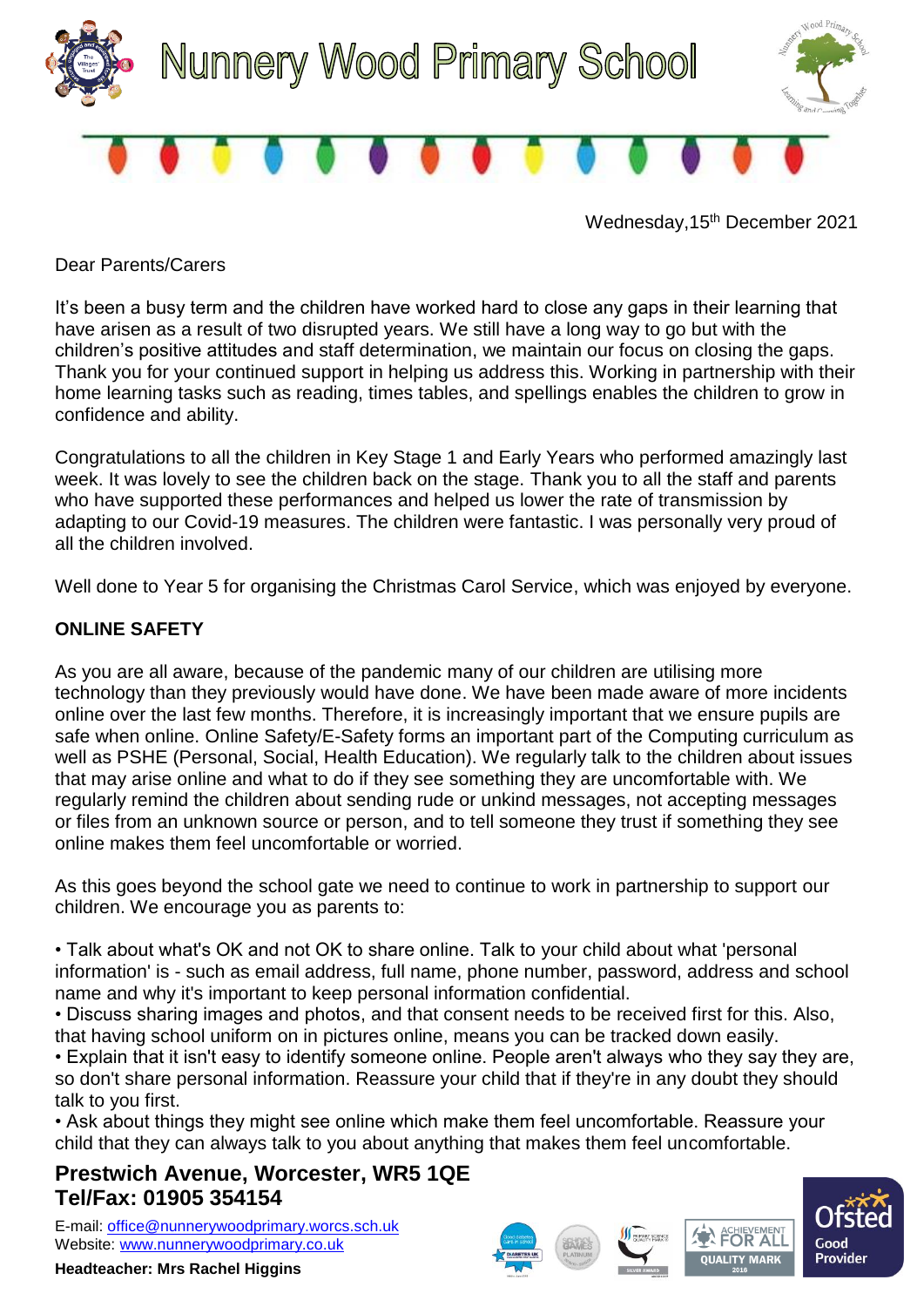



• Show them how to report or block the sites and apps they use

• Explore sites and apps together, talking about what might be ok for children of different ages. Talk to your child about what you think is appropriate, remembering social media sites have account age restrictions in order to protect your child.

For further advice:<https://www.nspcc.org.uk/keeping-children-safe/online-safety>

# **COVID 19 UPDATE**

Under new guidance from The DfE, if your child (ages 5-18 years 6 months) is identified as a close contact to someone who tests positive to Covid 19 (Omnicron variant or not), they should now take an LFD (Lateral Flow Device) test **every day** before attending school, for 7 days (instead of self-isolating). Daily testing will help protect education settings by reducing transmission, and will also help keep children in face-to-face education. LFD test kits are available for free at local pharmacies, community test tests, or online via; [www.gov.uk/order](http://www.gov.uk/order-coronavirus-rapid-lateral-flow-tests)[coronavirus-rapid-lateral-flow-tests](http://www.gov.uk/order-coronavirus-rapid-lateral-flow-tests)

## **SEVERE WEATHER 2022**

The decision to close the school is never taken lightly. There are a number of factors that are taken into consideration, but ultimately it is the safety of the children which is paramount, and having the appropriate staff ratios is essential. In the event of severe weather, especially significant falls of snow, there are four sources of information for parents to find out about whether the school will be closed;

1. There will be a text message sent to all parents on our database, informing them of a school closure. Therefore, it is vital that the school has your **current mobile telephone number on ParentPay in the mobile section).**

2. An email via ParentPay (which will also go to your main email account).

3. The school website will be updated in the event of a school closure due to bad weather. The information will be displayed in the scrolling message on the homepage.

4. Parents can listen to the local radio stations BBC Hereford and Worcester (104.0 FM) and Free Radio (102.0 FM) who announce all the schools that have closed. This is not particularly helpful, because there can be a long delay between the school phoning the information into the station and them announcing it. However, we will continue to announce any closures through this method in case you do not have access to the website.

5. School closures are also publicised on the County Council website: [http://www.worcestershire.gov.uk](http://www.worcestershire.gov.uk/)

6. We will also tweet from the school twitter @NunneryWoodPS

**Always assume the school is open, unless you are informed otherwise by the methods above.**

# **Prestwich Avenue, Worcester, WR5 1QE Tel/Fax: 01905 354154**

E-mail: [office@nunnerywoodprimary.worcs.sch.uk](mailto:office@nunnerywoodprimary.worcs.sch.uk) Website: [www.nunnerywoodprimary.co.uk](http://www.nunnerywoodprimary.worcs.sch.uk/)

**Headteacher: Mrs Rachel Higgins**